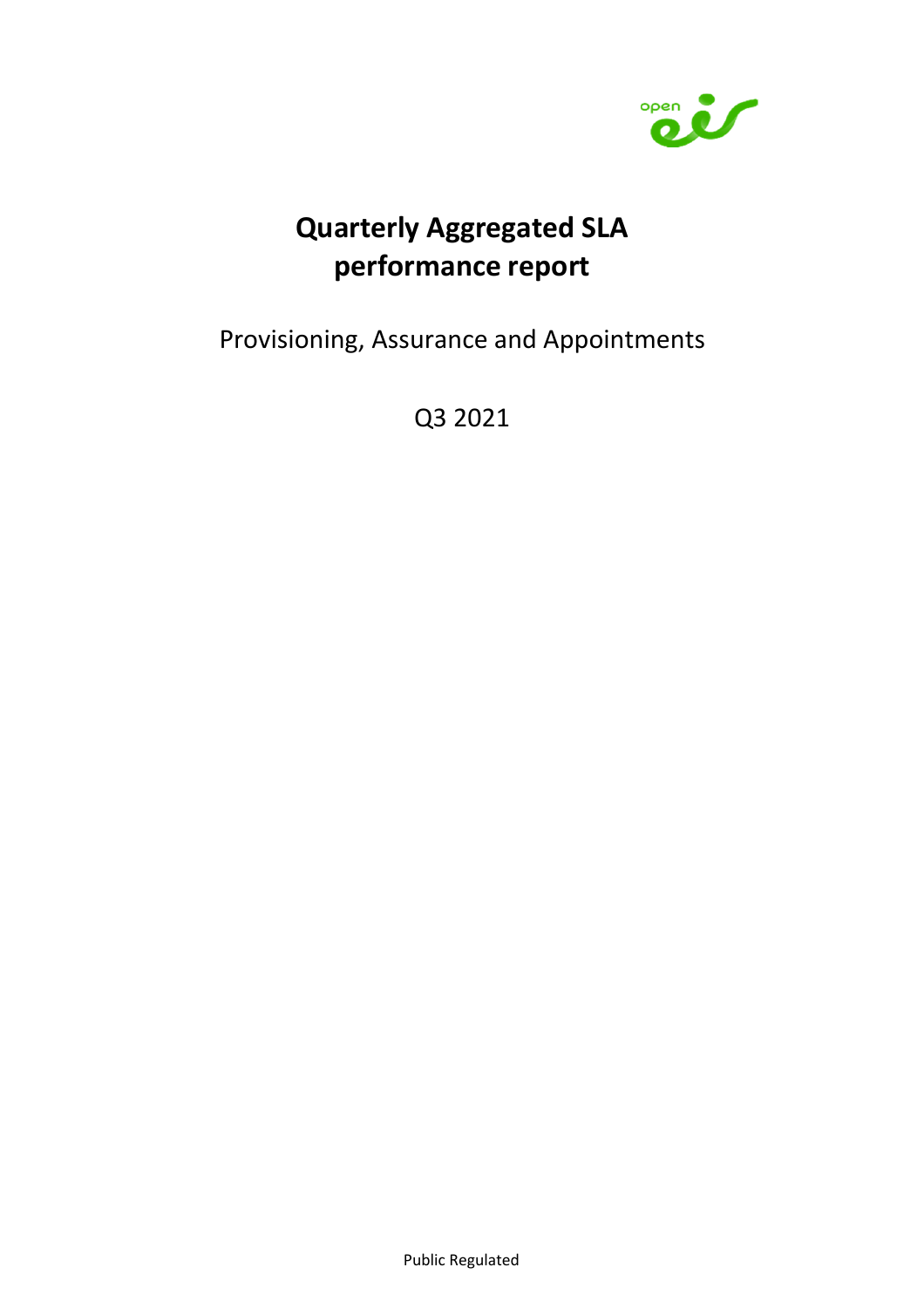#### Quarterly Aggregated SLA Performance Report

As outlined in ComReg Decision D10/18 WLA Market Section 10.9, WCA Market Section 10.18 and D03/20 17.16, open eir has an obligation to publish quarterly reports that outline the actual performance achieved against the relevant SLAs included in these markets. These quarterly reports should be broken down on a month by month basis with aggregated data for all Operators availing of the services in the markets. In addition, open eir is required to provide the methodology on how the individual metrics are calculated, which can be found in the openeir website here

This report is comprised of six individual tables for the period:

- Tables 1-3: Provisioning metrics, including Appointment-based SLA.
- Tables 4-6: Service Assurance metrics.

Note: the report only includes metrics that had registered activity in the period in question in open eir's systems.

Process points abbreviations

| <b>APPT</b> | Appointment                  |
|-------------|------------------------------|
| DC          | <b>Delivery Confirmation</b> |
| DD          | Due Date                     |
| DEL         | Delivery                     |
| ΩA          | Order Acknowledgement        |
| OF          | <b>Order Forecast</b>        |
| OV          | <b>Order Validation</b>      |
| R           | Repair                       |
| VAI         | Validation                   |

100% 100%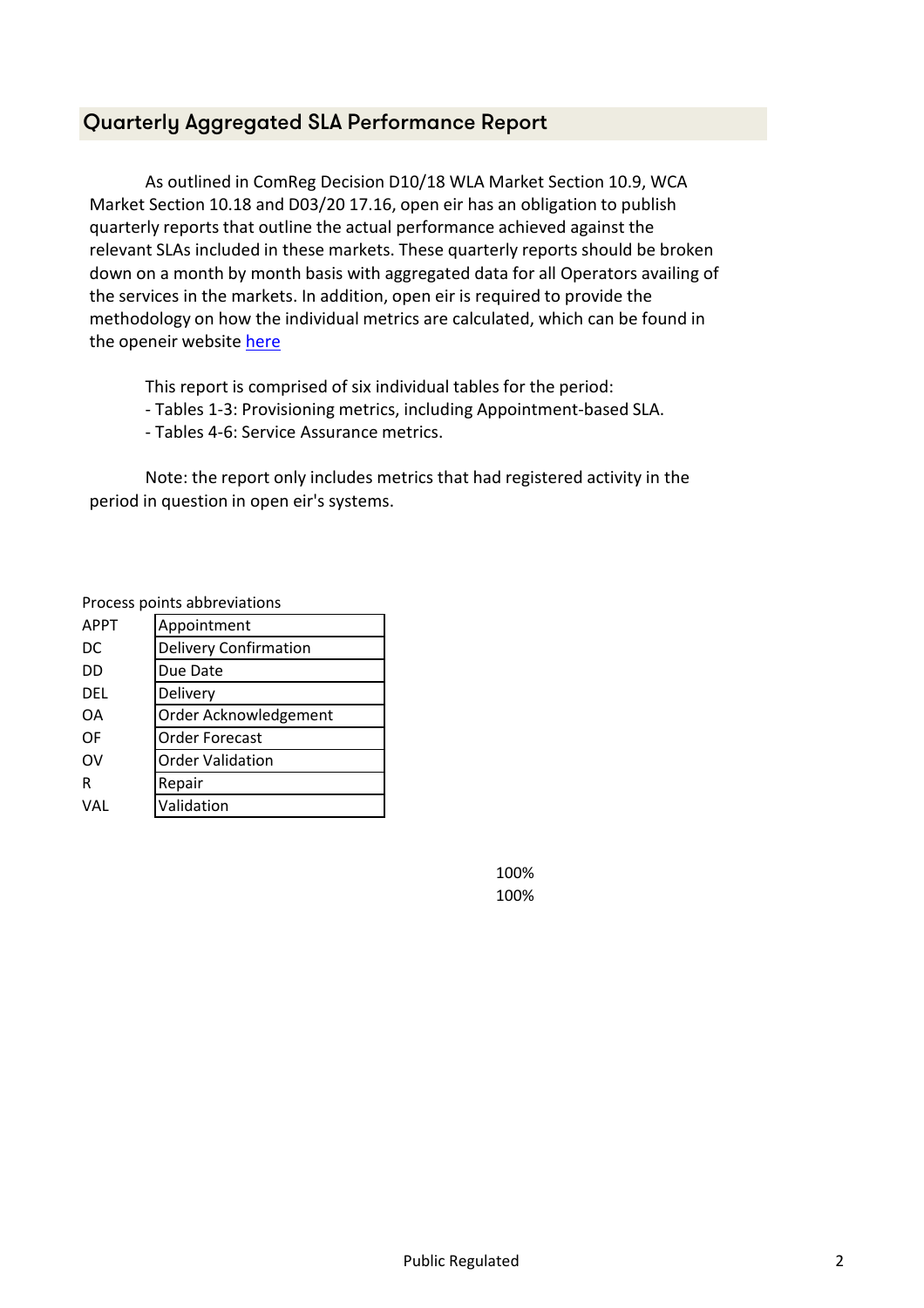

Provisioning July 2021

| SLA Name         | Activity       | Process Time Process |             | %Performance Target | %Performance Actual |
|------------------|----------------|----------------------|-------------|---------------------|---------------------|
| <b>ISDN PRA</b>  |                | 0                    | DC          | 100%                | 100%                |
| <b>ISDN PRA</b>  |                | $\pmb{0}$            | OF          | $0\%$               | 100%                |
| <b>ISDN PRA</b>  |                | $\pmb{0}$            | $_{\rm OV}$ | $0\%$               | 100%                |
| <b>ISDN PRA</b>  |                | 0                    | DD          | $0\%$               | 100%                |
| EoI for CEI Duct |                | $\pmb{0}$            | OF          | 100%                | 50%                 |
| EoI for CEI Duct |                | $\pmb{0}$            | OV          | 100%                | 100%                |
| EoI for CEI Duct |                | $\pmb{0}$            | DD          | 100%                | 67%                 |
| LLU_DRL          | 1a             | 4H                   | DD          | 92%                 | 100%                |
| LLU_DRL          | 1b             | 1D                   | DD          | 98%                 | 100%                |
| LLU_DRL          | $1c$           | 10D                  | DD          | 100%                | 100%                |
| LLU_PLS          | 14             | 5D                   | DD          | 95%                 | 96%                 |
| LLU_PLB          | 15             | 5D                   | DD          | 95%                 | 76%                 |
| EIL 1Gb          |                | $\pmb{0}$            | DC          | 100%                | 0%                  |
| EIL 1Gb          |                | $\pmb{0}$            | OA          | 100%                | 0%                  |
| EIL 1Gb          |                | $\pmb{0}$            | OV          | 100%                | 100%                |
| EIL 1Gb          |                | $\pmb{0}$            | DD          | 100%                | 50%                 |
| EIL 10Gb         |                | $\pmb{0}$            | DC          | 100%                | 100%                |
| EIL 10Gb         |                | $\pmb{0}$            | OA          | 100%                | 100%                |
| EIL 10Gb         |                | $\pmb{0}$            | OF          | 100%                | 25%                 |
| EIL 10Gb         |                | $\pmb{0}$            | OV          | 100%                | 100%                |
| EIL 10Gb         |                | $\pmb{0}$            | DD          | 100%                | 100%                |
| WUP 1Gb          |                | $\pmb{0}$            | DC          | 100%                | 0%                  |
| WUP 1Gb          |                | $\pmb{0}$            | OA          | 100%                | $0\%$               |
| WUP 1Gb          |                | $\pmb{0}$            | OF          | 100%                | $0\%$               |
| WUP 1Gb          |                | $\pmb{0}$            | OV          | 100%                | $0\%$               |
| WUP 10Gb         |                | $\pmb{0}$            | DC          | 100%                | 100%                |
| WUP 10Gb         |                | $\pmb{0}$            | OA          | 100%                | 60%                 |
| WUP 10Gb         |                | $\pmb{0}$            | OF          | 100%                | 75%                 |
| WUP 10Gb         |                | $\pmb{0}$            | OV          | 100%                | 100%                |
| WUP 10Gb         |                | $\pmb{0}$            | DD          | 100%                | 100%                |
| <b>SEA</b>       |                | $\pmb{0}$            | DC          | 100%                | 74%                 |
| <b>SEA</b>       |                | $\pmb{0}$            | OA          | 100%                | 77%                 |
| <b>SEA</b>       |                | $\pmb{0}$            | OF          | 100%                | 56%                 |
| <b>SEA</b>       |                | 0                    | OV          | 100%                | 100%                |
| <b>SFA</b>       |                | 0                    | DD          | 100%                | 100%                |
| Apt-based SLA    | 1a             | 7D                   | <b>APPT</b> | 90%                 | 100%                |
| Apt-based SLA    | 1 <sub>b</sub> | $8\mathsf{D}$        | <b>APPT</b> | 100%                | 100%                |
| Apt-based SLA    | $1c$           | 9D                   | <b>APPT</b> | 100%                | 100%                |
| Apt-based SLA    | 2a             | 11D                  | DEL         | 95%                 | 100%                |
| Apt-based SLA    | 2 <sub>b</sub> | 20D                  | DEL         | 98%                 | 100%                |
| Apt-based SLA    | 2c             | 41D                  | DEL         | 100%                | 100%                |
| Apt-based SLA    | 3a             | $11D$                | DEL         | 80%                 | 100%                |
| Apt-based SLA    | 3 <sub>b</sub> | 21D                  | DEL         | 85%                 | 100%                |
| Apt-based SLA    | 3c             | 41D                  | DEL         | 90%                 | 100%                |
| Apt-based SLA    | 3d             | 66D                  | DEL         | 95%                 | 100%                |
| Apt-based SLA    | 3e             | 131D                 | DEL         | 100%                | 100%                |

 $1$  Delivery process points for data products do not have standard timelines, they depend on the specific order's characteristics and are assessed individually.

 $2$ This data represents the figures before adjustment for customer delay which prevents the order being validated within the SLA metric.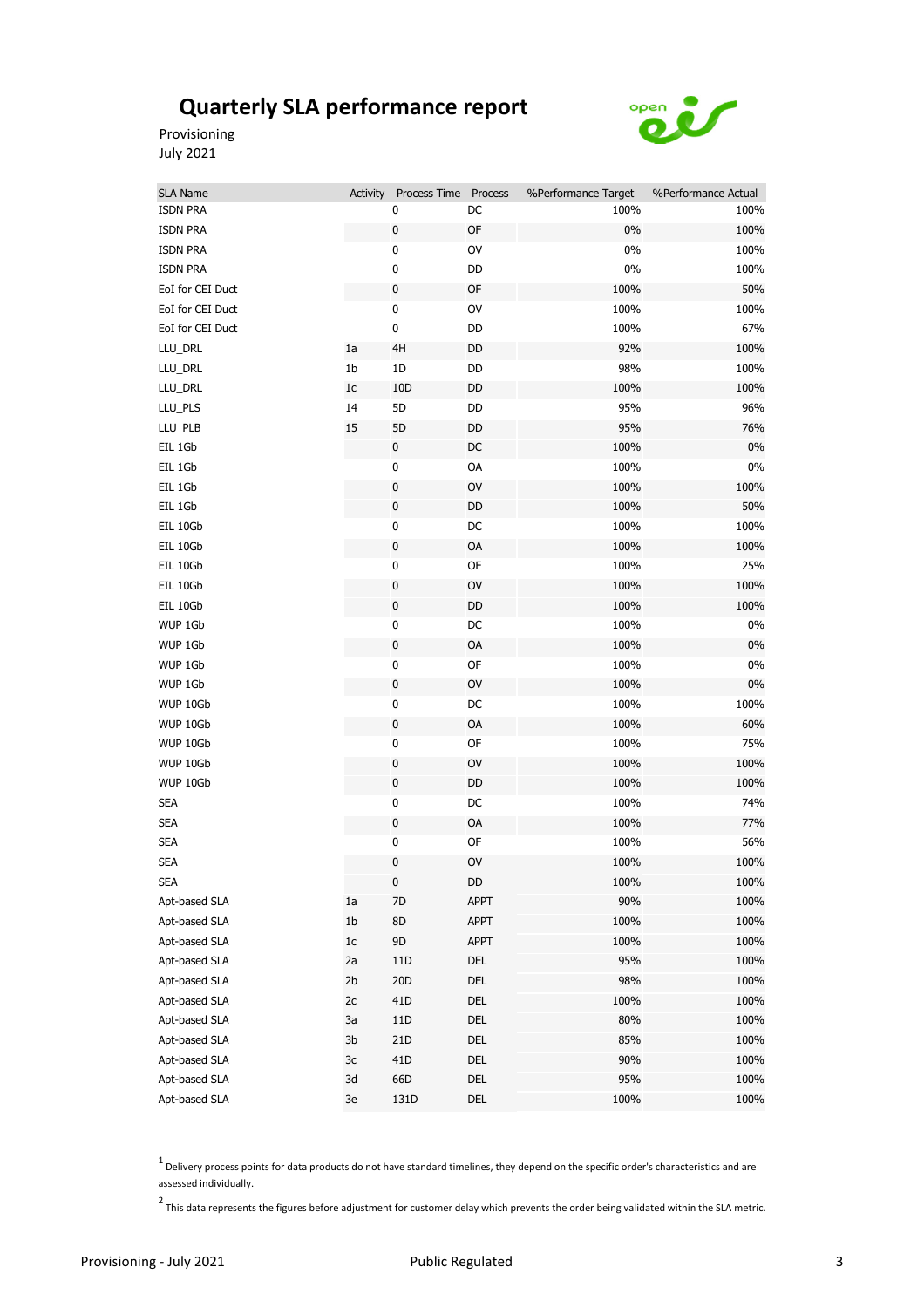

Provisioning August 2021

| <b>SLA Name</b> | Activity       | Process Time    | Process       | %Performance Target | %Performance Actual |
|-----------------|----------------|-----------------|---------------|---------------------|---------------------|
| LLU_PLS         | 14             | 5D              | DD            | 95%                 | 96%                 |
| LLU_PLB         | 15             | 5D              | DD            | 95%                 | 93%                 |
| LLU_PUS         | 18             | 0               | $\mathsf{DD}$ | 100%                | 100%                |
| LLU_PUS         | 9a             | 4H              | <b>VAL</b>    | 90%                 | 100%                |
| LLU_PUS         | 9b             | 2D              | <b>VAL</b>    | 100%                | 100%                |
| EIL 1Gb         |                | $\pmb{0}$       | $DC$          | 100%                | 50%                 |
| EIL 1Gb         |                | 0               | OA            | 100%                | $0\%$               |
| EIL 1Gb         |                | $\pmb{0}$       | OV            | 100%                | 100%                |
| EIL 1Gb         |                | $\pmb{0}$       | $\mathsf{DD}$ | 100%                | 50%                 |
| EIL 10Gb        |                | 0               | DC            | 100%                | 100%                |
| EIL 10Gb        |                | $\pmb{0}$       | OA            | 100%                | 100%                |
| EIL 10Gb        |                | $\pmb{0}$       | OF            | 100%                | 67%                 |
| EIL 10Gb        |                | $\pmb{0}$       | OV            | 100%                | 67%                 |
| EIL 10Gb        |                | $\pmb{0}$       | $\mathsf{DD}$ | 100%                | 100%                |
| WUP 10Gb        |                | $\pmb{0}$       | $\mathsf{DC}$ | 100%                | 100%                |
| WUP 10Gb        |                | $\pmb{0}$       | <b>OA</b>     | 100%                | 50%                 |
| WUP 10Gb        |                | $\pmb{0}$       | OF            | 100%                | 50%                 |
| WUP 10Gb        |                | $\pmb{0}$       | OV            | 100%                | $0\%$               |
| WUP 10Gb        |                | $\pmb{0}$       | DD            | 100%                | 100%                |
| <b>SEA</b>      |                | $\mathbf 0$     | $DC$          | 100%                | 36%                 |
| <b>SEA</b>      |                | $\pmb{0}$       | OA            | 100%                | 83%                 |
| <b>SEA</b>      |                | 0               | OF            | 100%                | 50%                 |
| <b>SEA</b>      |                | $\pmb{0}$       | $\mathsf{OV}$ | 100%                | 77%                 |
| <b>SEA</b>      |                | 0               | $\mathsf{DD}$ | 100%                | 93%                 |
| Apt-based SLA   | 1a             | 7D              | <b>APPT</b>   | 90%                 | 99.99%              |
| Apt-based SLA   | 1 <sub>b</sub> | 8D              | <b>APPT</b>   | 100%                | 100.00%             |
| Apt-based SLA   | $1\mathrm{c}$  | 9D              | <b>APPT</b>   | 100%                | 100.00%             |
| Apt-based SLA   | 2a             | 11D             | DEL           | 95%                 | 100.00%             |
| Apt-based SLA   | 2 <sub>b</sub> | 20D             | DEL           | 98%                 | 100.00%             |
| Apt-based SLA   | $2\mathsf{c}$  | 41 <sub>D</sub> | DEL           | 100%                | 100.00%             |
| Apt-based SLA   | 3a             | 11D             | <b>DEL</b>    | 80%                 | 99.96%              |
| Apt-based SLA   | 3b             | 21 <sub>D</sub> | <b>DEL</b>    | 85%                 | 99.99%              |
| Apt-based SLA   | 3c             | 41D             | DEL           | 90%                 | 100.00%             |
| Apt-based SLA   | 3d             | 66D             | <b>DEL</b>    | 95%                 | 100.00%             |
| Apt-based SLA   | 3e             | 131D            | <b>DEL</b>    | 100%                | 100.00%             |

1 Delivery process points for data

products do not have standard timelines,

they depend on the specific order's

2 This data represents the figures before adjustment for customer delay which prevents the order being validated within the SLA metric.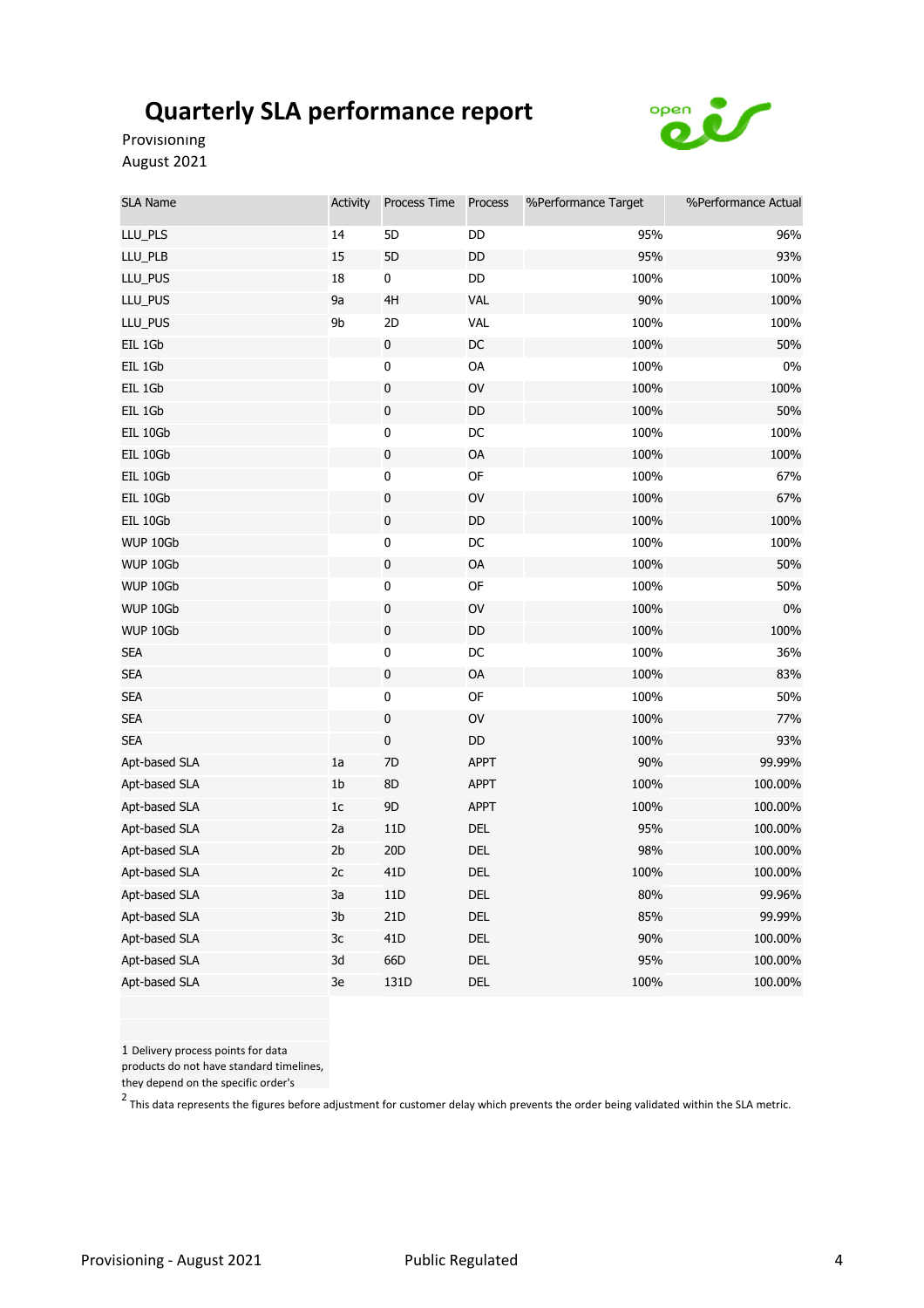

Provisioning September 2021

| <b>SLA Name</b>  | <b>Activity</b> | Process Time Process |               | %Performance Target | %Performance Actual |
|------------------|-----------------|----------------------|---------------|---------------------|---------------------|
| EoI for CEI Duct |                 | 0                    | OF            | 100%                | 40%                 |
| EoI for CEI Duct |                 | $\pmb{0}$            | $\mathsf{OV}$ | 100%                | 83%                 |
| EoI for CEI Duct |                 | $\pmb{0}$            | $\mathsf{DD}$ | 100%                | 100%                |
| LLU_PLS          | 14              | 5 <sub>D</sub>       | DD            | 95%                 | 89%                 |
| LLU_PLB          | 15              | 5D                   | DD            | 95%                 | 100%                |
| EIL 1Gb          |                 | $\pmb{0}$            | DC            | 100%                | 100%                |
| EIL 1Gb          |                 | 0                    | OA            | 100%                | 50%                 |
| EIL 1Gb          |                 | $\pmb{0}$            | OV            | 100%                | 50%                 |
| EIL 10Gb         |                 | $\pmb{0}$            | DC            | 100%                | 100%                |
| EIL 10Gb         |                 | $\pmb{0}$            | OA            | 100%                | 100%                |
| EIL 10Gb         |                 | 0                    | <b>OF</b>     | 100%                | 100%                |
| EIL 10Gb         |                 | $\pmb{0}$            | OV            | 100%                | 100%                |
| EIL 10Gb         |                 | 0                    | DD            | 100%                | 100%                |
| WUP 1Gb          |                 | $\pmb{0}$            | DD            | 100%                | 100%                |
| WUP 10Gb         |                 | $\pmb{0}$            | DC            | 100%                | 100%                |
| WUP 10Gb         |                 | $\pmb{0}$            | OA            | 100%                | 0%                  |
| WUP 10Gb         |                 | $\pmb{0}$            | OF            | 100%                | 0%                  |
| WUP 10Gb         |                 | $\pmb{0}$            | OV            | 100%                | 100%                |
| <b>SEA</b>       |                 | $\pmb{0}$            | $\mathsf{DC}$ | 100%                | 73%                 |
| <b>SEA</b>       |                 | $\pmb{0}$            | OA            | 100%                | 71%                 |
| <b>SEA</b>       |                 | $\pmb{0}$            | OF            | 100%                | 30%                 |
| <b>SEA</b>       |                 | $\pmb{0}$            | OV            | 100%                | 73%                 |
| Apt-based SLA    | 1a              | 7D                   | <b>APPT</b>   | 90%                 | 100%                |
| Apt-based SLA    | 1 <sub>b</sub>  | 8D                   | <b>APPT</b>   | 100%                | 100%                |
| Apt-based SLA    | $1\mathrm{c}$   | 9D                   | <b>APPT</b>   | 100%                | 100%                |
| Apt-based SLA    | 2a              | 11D                  | DEL           | 95%                 | 100%                |
| Apt-based SLA    | 2 <sub>b</sub>  | 20D                  | DEL           | 98%                 | 100%                |
| Apt-based SLA    | 2c              | 41 <sub>D</sub>      | DEL           | 100%                | 100%                |
| Apt-based SLA    | 3a              | 11D                  | DEL           | 80%                 | 100%                |
| Apt-based SLA    | 3b              | 21D                  | DEL           | 85%                 | 100%                |
| Apt-based SLA    | 3c              | 41 <sub>D</sub>      | DEL           | 90%                 | 100%                |
| Apt-based SLA    | 3d              | 66D                  | <b>DEL</b>    | 95%                 | 100%                |
| Apt-based SLA    | 3e              | 131D                 | <b>DEL</b>    | 100%                | 100%                |

1 Delivery process points for data products do not have standard timelines, they depend on the specific order's 2 This data represents the figures before adjustment for customer delay which prevents the order being validated within the SLA metric.

100.00%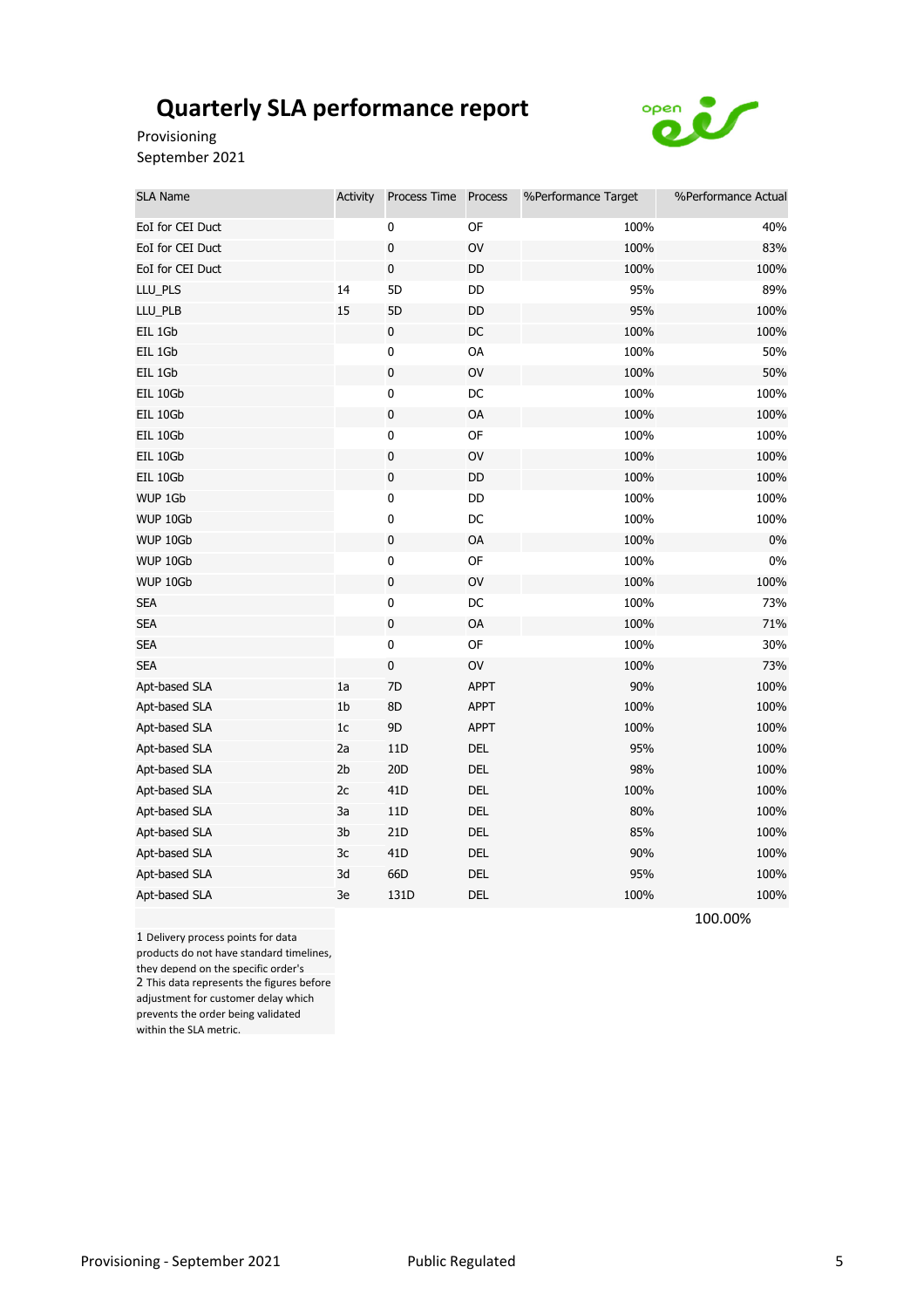

Assurance July 2021

| SLA Name             | Activity        | Process Time Process |              | %Performance Target | %Performance Actual |
|----------------------|-----------------|----------------------|--------------|---------------------|---------------------|
| ISDN-PRA             | $\mathbf{1}$    | 14H                  | R            | 100%                | 100.00%             |
| <b>Bitstream</b>     | 1a              | 2D                   | R.           | 77%                 | 90.48%              |
| <b>Bitstream</b>     | 1b              | 5D                   | R            | 92%                 | 98.64%              |
| <b>Bitstream</b>     | 1 <sub>c</sub>  | 10 <sub>D</sub>      | R            | 100%                | 100.00%             |
| Standalone Bitstream | 1a              | 2D                   | ${\sf R}$    | 84%                 | 78.72%              |
| Standalone Bitstream | 1 <sub>b</sub>  | 5D                   | R            | 93%                 | 98.94%              |
| Standalone Bitstream | 1c              | 10 <sub>D</sub>      | R            | 100%                | 100.00%             |
| FTTC SA              | 3.1             | 2D                   | R.           | 84%                 | 83.03%              |
| FTTC SA              | 3.2             | 5D                   | ${\sf R}$    | 93%                 | 97.50%              |
| FTTC SA              | 3.3             | 10 <sub>D</sub>      | R            | 100%                | 99.70%              |
| FTTH SA              | 3.4             | 2D                   | R            | 73%                 | 87.15%              |
| FTTH SA              | 3.5             | 5D                   | R            | 92%                 | 99.23%              |
| FTTH SA              | 3.6             | 10D                  | R            | 100%                | 100.00%             |
| FTTC POTS            | 3.7             | 2D                   | $\mathsf{R}$ | 73%                 | 81.31%              |
| FTTC POTS            | 3.8             | 5D                   | R            | 92%                 | 98.72%              |
| FTTC POTS            | 3.9             | 10 <sub>D</sub>      | R            | 100%                | 100.00%             |
| FTTH POTS            | 3.7             | 2D                   | R            | 73%                 | 85.46%              |
| FTTH POTS            | 3.8             | 5D                   | R            | 92%                 | 100.00%             |
| FTTH POTS            | 3.9             | 10 <sub>D</sub>      | R            | 100%                | 100.00%             |
| 8Hr Premium (ADSL)   | 1a              | 4H                   | R            | 92%                 | 100.00%             |
| 8Hr Premium (FTTC)   | 1a              | 4H                   | R            | 92%                 | 100.00%             |
| Interconnect         | 2 <sub>b</sub>  | 1D                   | $\mathsf R$  | 98%                 | 100.00%             |
| WEIL - 1G            | $\mathbf{1}$    | 1D                   | R            | 100%                | 100.00%             |
| WEIL - 10G           | $\mathbf{1}$    | 1D                   | R            | 100%                | 100.00%             |
| <b>WUP - 1G</b>      | $\mathbf{1}$    | 1D                   | R            | 100%                | 100.00%             |
| <b>WUP - 10G</b>     | $\mathbf{1}$    | 1D                   | R            | 100%                | 100.00%             |
| WSEA - SEA           | 1               | 1D                   | R            | 100%                | 100.00%             |
| Line Share           | 27a             | 2D                   | R            | 84%                 | 100.00%             |
| Line Share           | 27 <sub>b</sub> | 5D                   | R            | 93%                 | 100.00%             |
| Line Share           | 27c             | 10D                  | R            | 100%                | 100.00%             |
| ULMP (LT)            | 27a             | 2D                   | R            | 84%                 | 100.00%             |
| ULMP (LT)            | 27 <sub>b</sub> | 5D                   | ${\sf R}$    | 93%                 | 100.00%             |
| ULMP (LT)            | 27c             | 10 <sub>D</sub>      | R            | 100%                | 100.00%             |
| ULMP (no-LT)         | 26a             | 2D                   | $\mathsf R$  | 84%                 | 100.00%             |
| ULMP (no-LT)         | 26 <sub>b</sub> | 5D                   | ${\sf R}$    | 93%                 | 100.00%             |
| ULMP (no-LT)         | 26c             | 10 <sub>D</sub>      | $\mathsf R$  | 100%                | 100.00%             |
| <b>ULMP Premium</b>  | $\mathbf{1}$    | 6H                   | R            | 100%                | 100.00%             |
| <b>ULMP PR</b>       | $\mathbf{1}$    | $1\mathsf{D}$        | ${\sf R}$    | 90%                 | 100.00%             |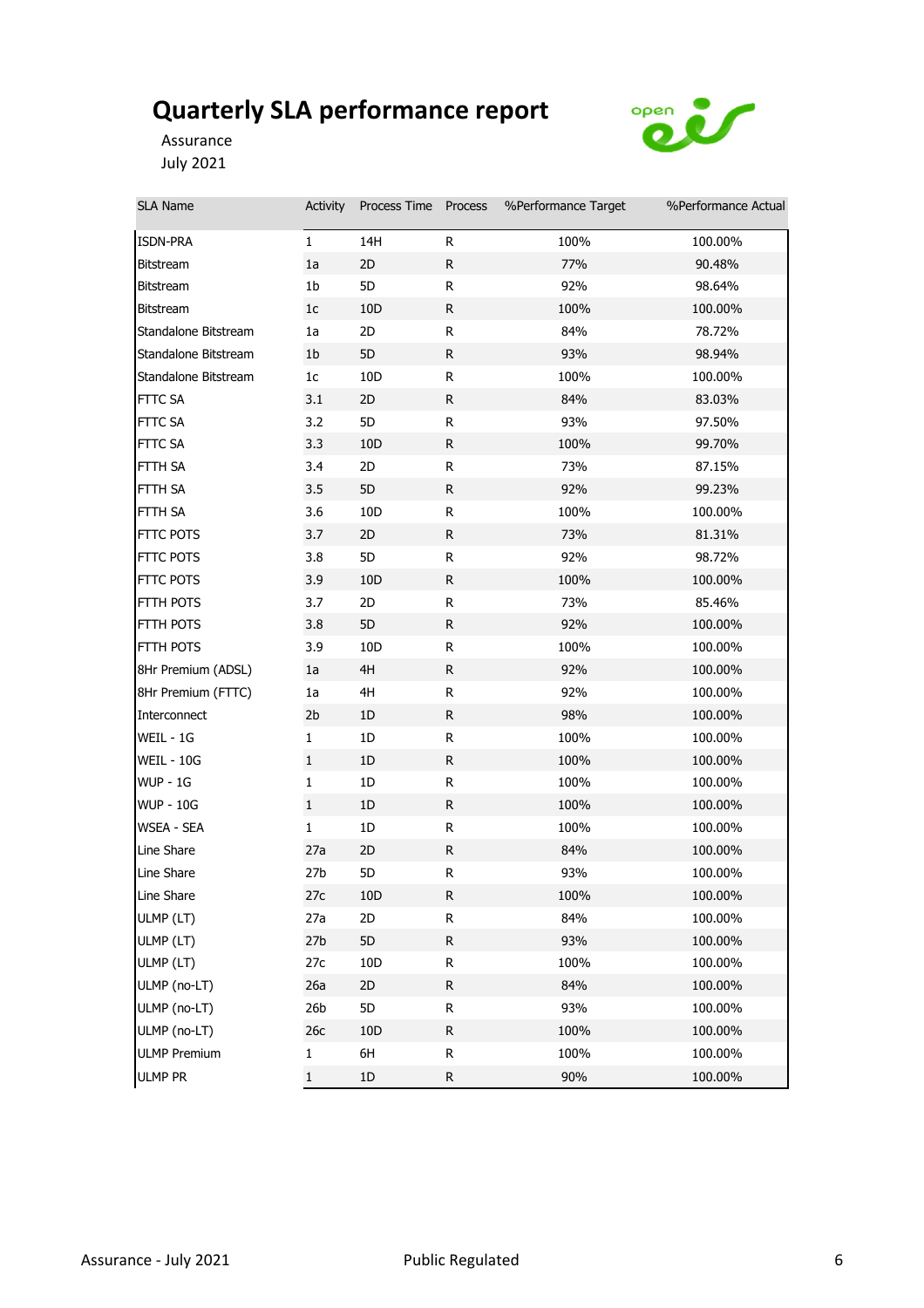

Assurance August 2021

| <b>SLA Name</b>      | Activity        | Process Time Process |              | %Performance Target | %Performance Actual |
|----------------------|-----------------|----------------------|--------------|---------------------|---------------------|
| ISDN-PRA             | $\mathbf{1}$    | 14H                  | R            | 100%                | 100.00%             |
| <b>Bitstream</b>     | 1a              | 2D                   | $\mathsf{R}$ | 77%                 | 84.40%              |
| <b>Bitstream</b>     | 1 <sub>b</sub>  | 5D                   | R            | 92%                 | 97.87%              |
| <b>Bitstream</b>     | 1c              | 10 <sub>D</sub>      | R            | 100%                | 100.00%             |
| Standalone Bitstream | 1a              | 2D                   | R            | 84%                 | 78.26%              |
| Standalone Bitstream | 1 <sub>b</sub>  | 5D                   | R            | 93%                 | 92.17%              |
| Standalone Bitstream | 1 <sub>c</sub>  | 10D                  | R            | 100%                | 98.26%              |
| <b>FTTC SA</b>       | 3.1             | 2D                   | R            | 84%                 | 78.75%              |
| FTTC SA              | 3.2             | 5D                   | R            | 93%                 | 95.92%              |
| FTTC SA              | 3.3             | 10 <sub>D</sub>      | R            | 100%                | 98.98%              |
| FTTH SA              | 3.4             | 2D                   | R            | 73%                 | 85.40%              |
| FTTH SA              | 3.5             | 5D                   | R.           | 92%                 | 97.83%              |
| FTTH SA              | 3.6             | 10D                  | R            | 100%                | 99.38%              |
| FTTC POTS            | 3.7             | 2D                   | R.           | 73%                 | 79.26%              |
| FTTC POTS            | 3.8             | 5D                   | R            | 92%                 | 96.30%              |
| FTTC POTS            | 3.9             | 10 <sub>D</sub>      | ${\sf R}$    | 100%                | 99.56%              |
| FTTH POTS            | 3.7             | 2D                   | R            | 73%                 | 80.92%              |
| FTTH POTS            | 3.8             | 5D                   | R.           | 92%                 | 97.69%              |
| FTTH POTS            | 3.9             | 10D                  | R            | 100%                | 99.42%              |
| 8Hr Premium (ADSL)   | 1a              | 4H                   | R            | 92%                 | 100.00%             |
| 8Hr Premium (FTTC)   | 1a              | 4H                   | R            | 92%                 | 100.00%             |
| Interconnect         | 2 <sub>b</sub>  | 1D                   | R.           | 98%                 | 100.00%             |
| WEIL - 1G            | $\mathbf{1}$    | $1\mathsf{D}$        | R            | 100%                | 100.00%             |
| <b>WEIL - 10G</b>    | $\mathbf{1}$    | 1D                   | R.           | 100%                | 100.00%             |
| <b>WUP - 1G</b>      | $\mathbf{1}$    | 1D                   | R            | 100%                | 100.00%             |
| <b>WUP - 10G</b>     | $\mathbf{1}$    | 1D                   | R            | 100%                | 100.00%             |
| <b>WSEA - SEA</b>    | $\mathbf{1}$    | 1D                   | R            | 100%                | 100.00%             |
| Line Share           | 27a             | 2D                   | R            | 84%                 | 58.82%              |
| Line Share           | 27 <sub>b</sub> | 5D                   | R            | 93%                 | 100.00%             |
| Line Share           | 27c             | 10D                  | $\mathsf R$  | 100%                | 100.00%             |
| ULMP (LT)            | 27a             | 2D                   | R            | 84%                 | 100.00%             |
| ULMP (LT)            | 27 <sub>b</sub> | 5D                   | ${\sf R}$    | 93%                 | 100.00%             |
| ULMP (LT)            | 27c             | 10 <sub>D</sub>      | R            | 100%                | 100.00%             |
| ULMP (no-LT)         | 26a             | 2D                   | R            | 84%                 | 100.00%             |
| ULMP (no-LT)         | 26 <sub>b</sub> | 5D                   | R            | 93%                 | 100.00%             |
| ULMP (no-LT)         | 26c             | 10D                  | R            | 100%                | 100.00%             |
| <b>ULMP Premium</b>  | 1               | 6H                   | R            | 100%                | 100.00%             |
| <b>ULMP PR</b>       | $\mathbf{1}$    | $1\text{D}$          | R            | 90%                 | 100.00%             |